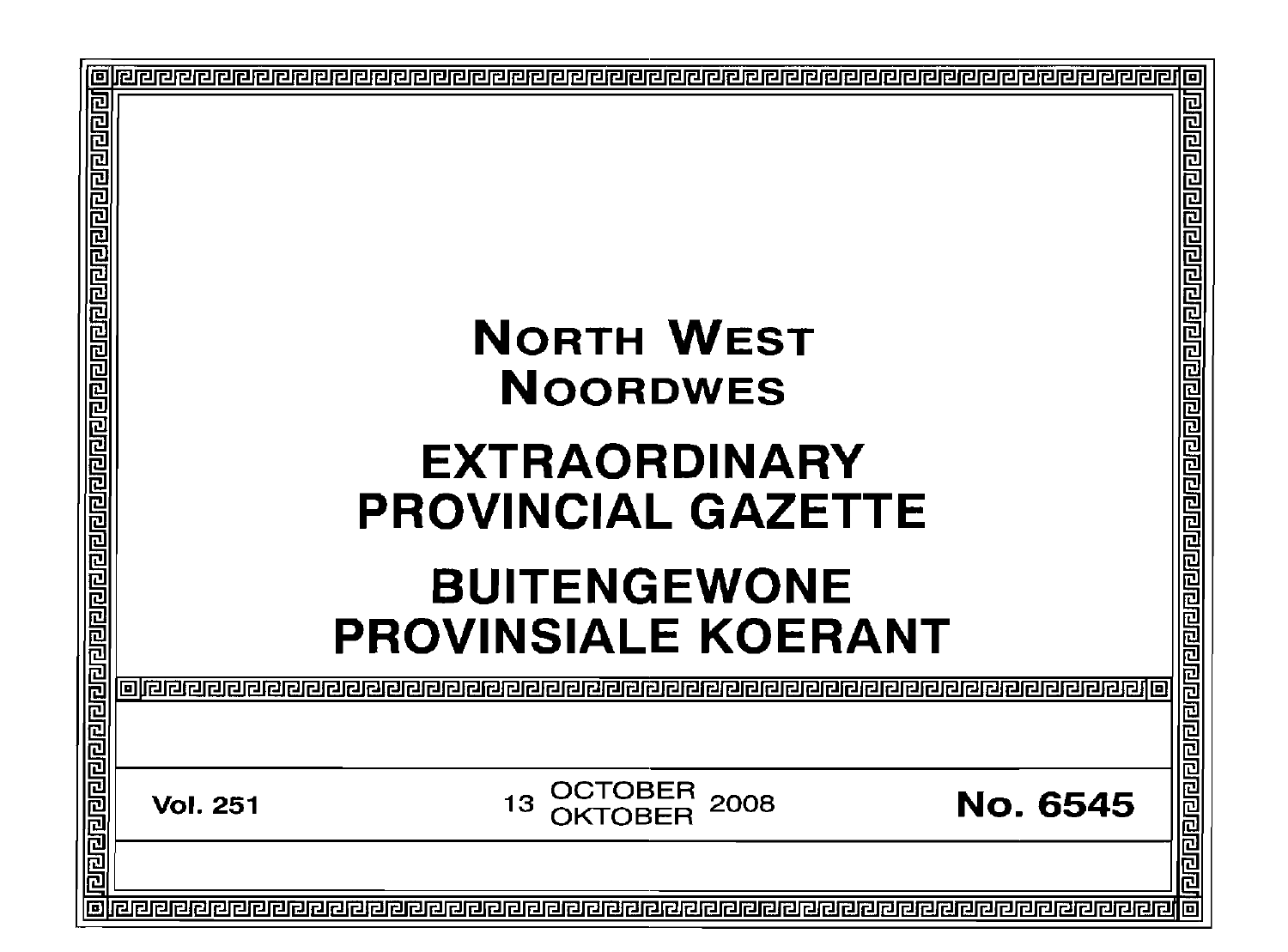No.

### **CONTENTS· INHOUD**

*Page Gazette* No. No.

#### **PROCLAMATION**

Constitution of the Republic of South Africa (108/1996): Commission of Inquiry to investigate the management of  $\mathbf{1}$ community affairs, royalties and/or income derived by the Ga-Rankotea Community from the mining companies in the area and the constitution governing the community . 3 6545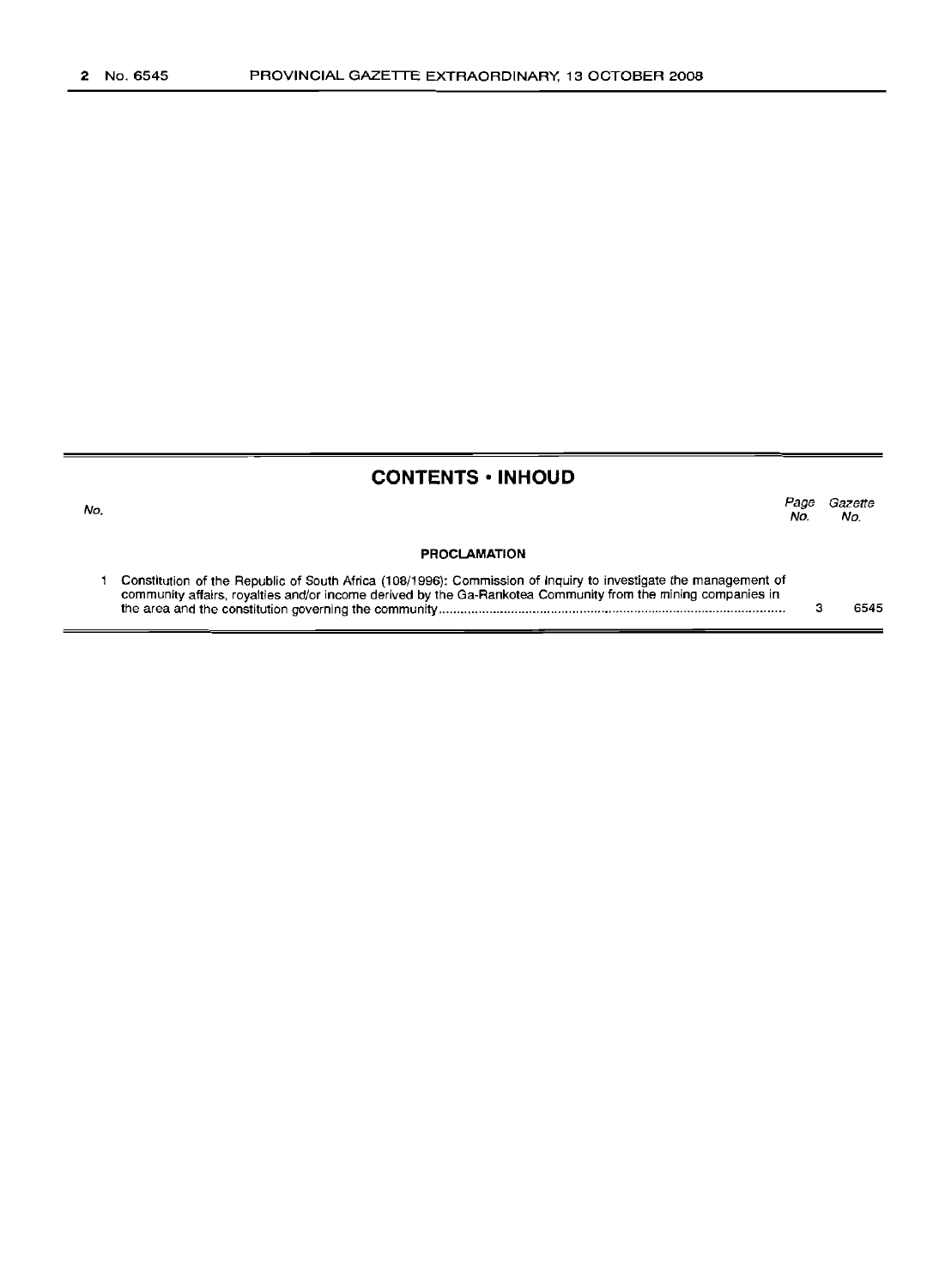### **PROCLAMATION**

## by the **Premier of the North West Province**

### No. 1,2008

## **COMMISSION OF INQUIRY TO INVESTIGATE THE MANAGEMENT OF COMMUNITY AFFAIRS, ROYALTIES AND/OR INCOME DERIVED BY THE GA-RANKOTEA COMMUNITY FROM THE MINING COMPANIES IN THE AREA AND THE CONSTITUTION GOVERNING THE COMMUNITY**

I, Bomo Edna Edith Molewa in my capacity as Premier of the North West Province and in terms of Section 127 (2) (e) of Act 108 of 1996 (Constitution of the Republic of South Africa) read with Section 1 of Act 18 of 1994 (North West Commissions Act) hereby appoint a commission of inquiry to investigate the management of the affairs of the Ga-Rankotea community.

Since early 2000 there has been discontent amongst the members of the Ga-Rankotea community over the management of community affairs, royalties and/ or income derived from mining companies in the area and the constitution governing the community, this has culminated in a number of court cases between the community members and their elected committees.

In view of the fact that these cases have not provided any solutions to the problems in the area, I have decided to appoint a Commission of Inquiry to look into the cause of these problems.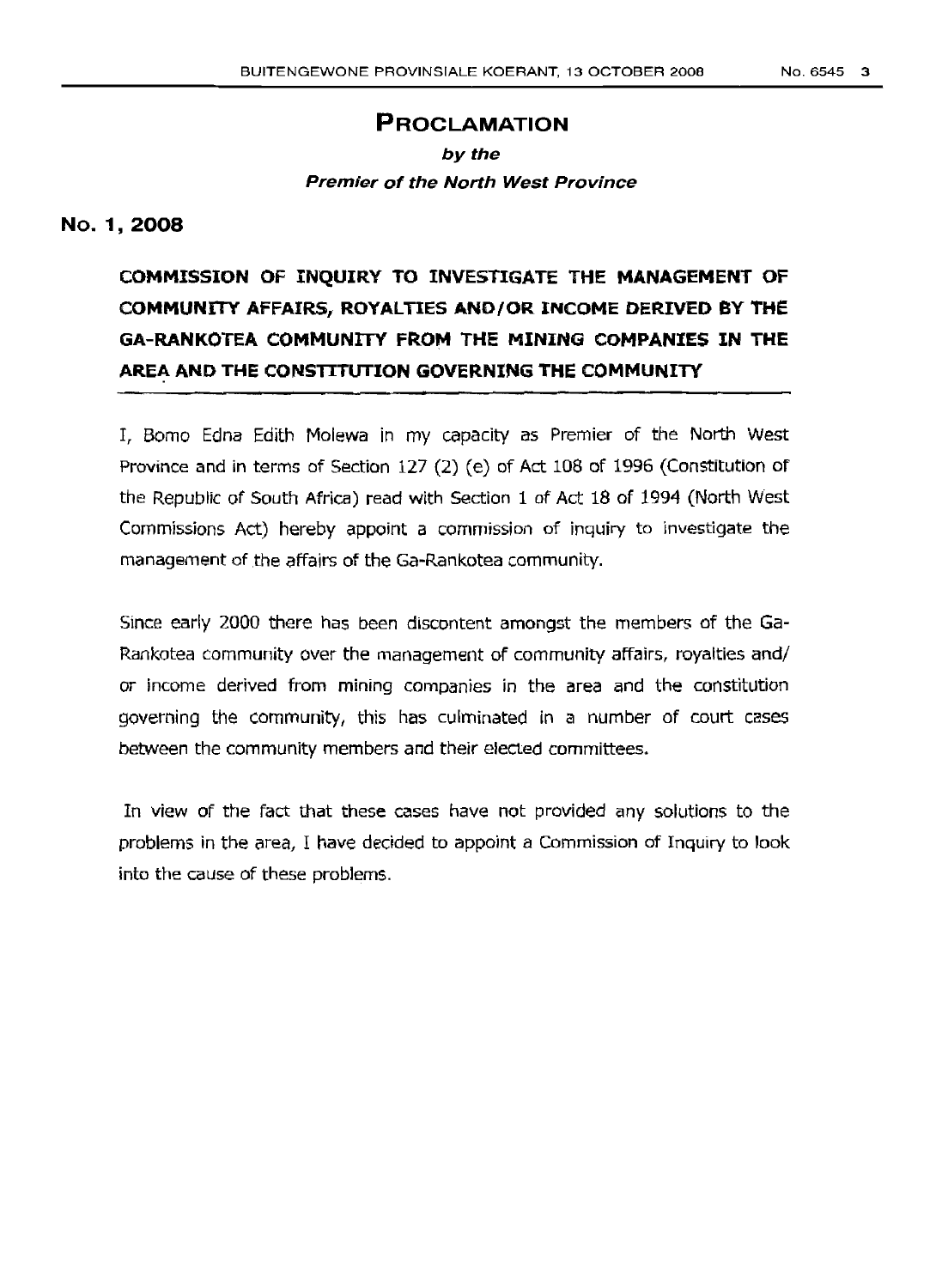Schedule I hereof contains the structure of the Commission while Schedule II contains the terms of reference for the Commission.

GIVEN UNDER MY HAND AT MMABATHO, THIS THE 30th DAY OF SEPTEMBER TWO THOUSAND AND EIGHT (2008).

1951

Mrs 8. E. E. Molewa Premier; North West Province *30/09/2008*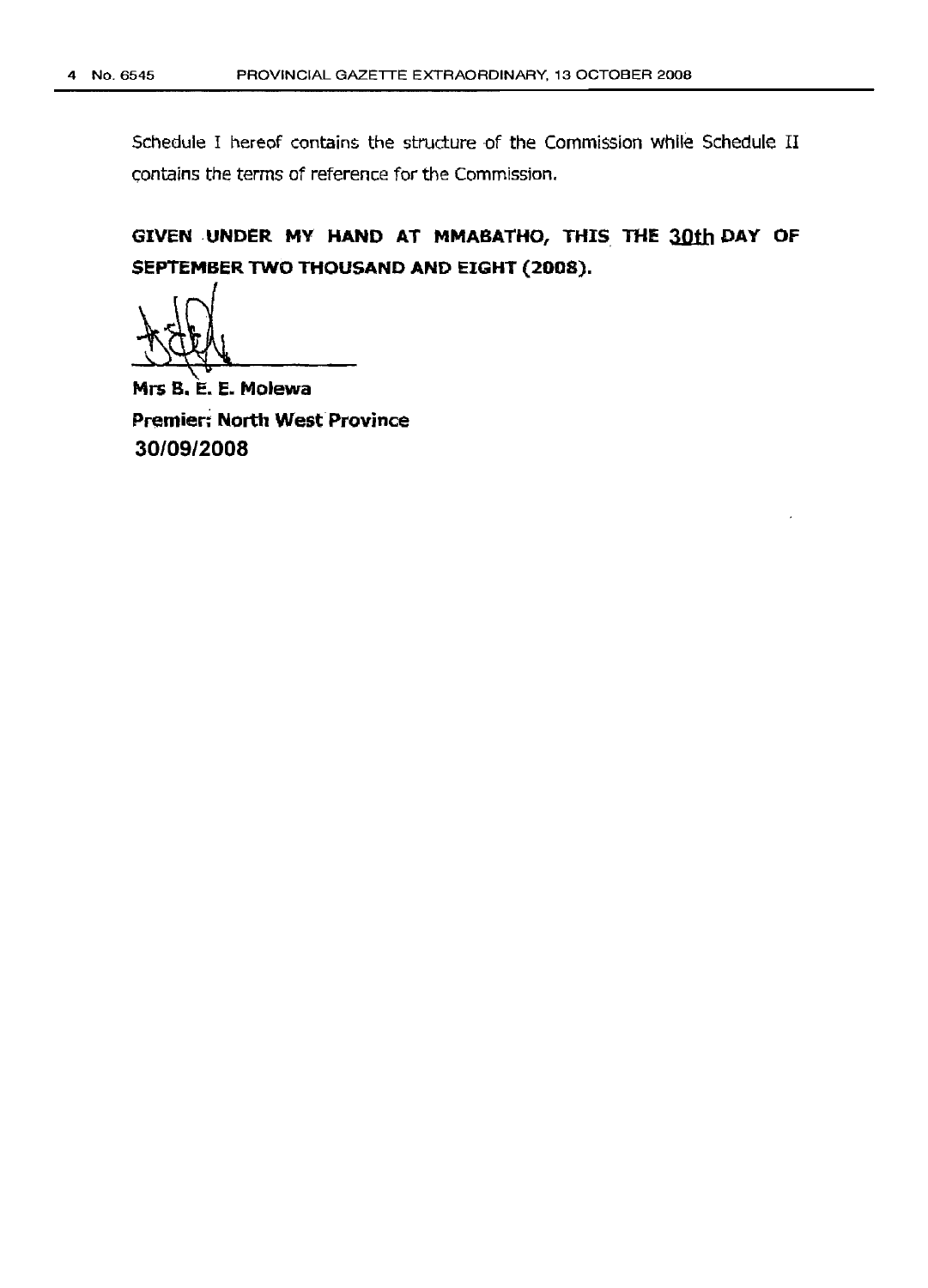### SCHEDULE I

### **STRUCTURE OF THE COMMISSION OF ENQUIRY**

**COMMISSION OF INQUIRY TO INVESTIGATE THE MANAGEMENT OF COMMUNITY AFFAIRS, ROYALTIES AND/OR INCOME DERIVED BY THE GA-RANKOTEA COMMUNITY FROM THE MINING COMPANIES IN THE AREA AND THE CONSTITuTION GOVERNING THE COMMUNITY**

### **CONDUCTED BY:**

JUDGE H. HENDLER (CHAIRPERSON)

AND

TWO COMMISSIONERS

Mr. P. MASIMONG

PROFESSOR S. SEEPE

### **ASSISTED BY SECRETARIAT,**

Mr. NG MAHLANGU

#### **INTERPRETER**

MR T. G. QABA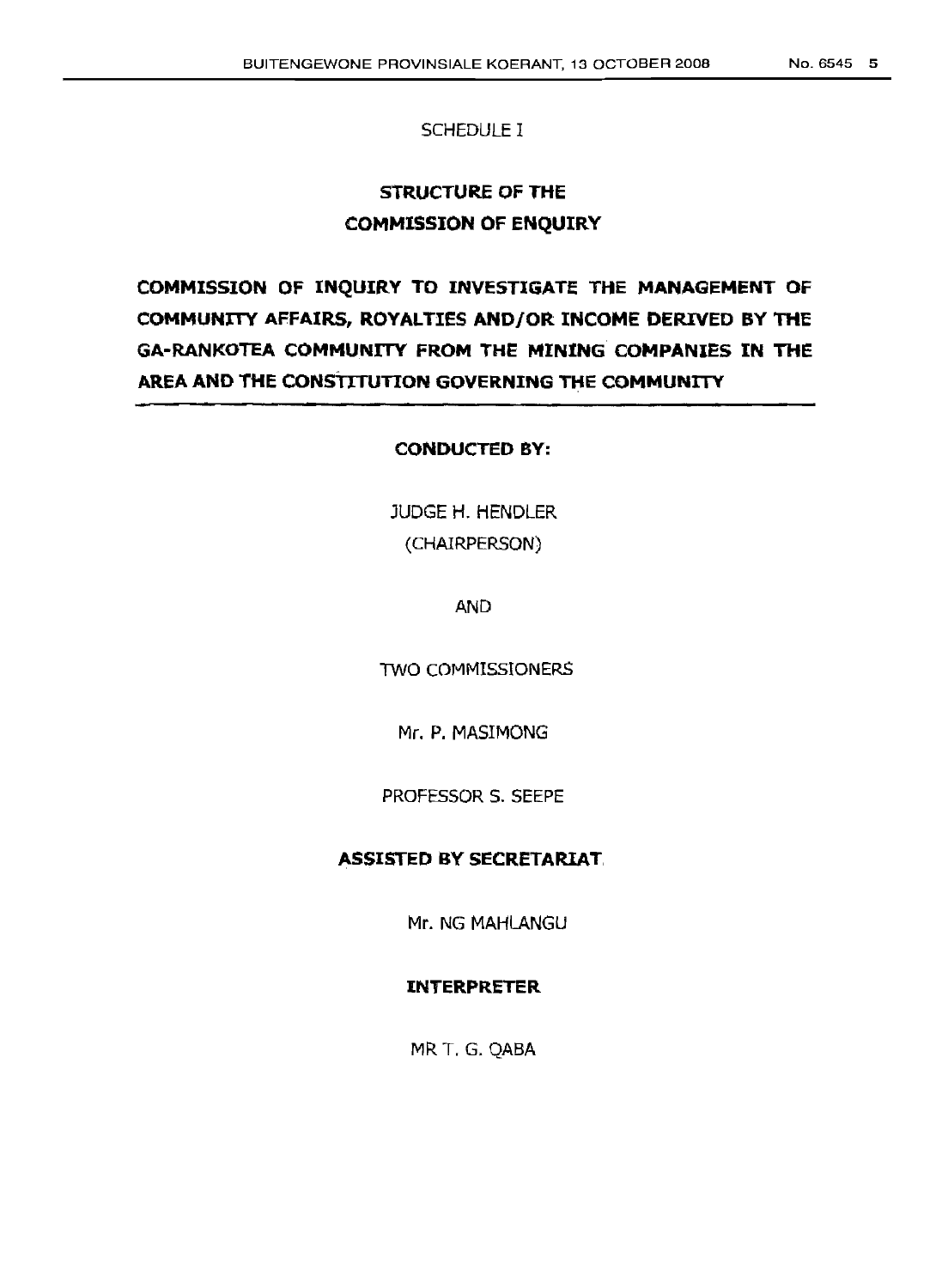### **EVIDENCE TO BE LED BY:**

 $\cdot$ 

ADVOCATE B. SENNE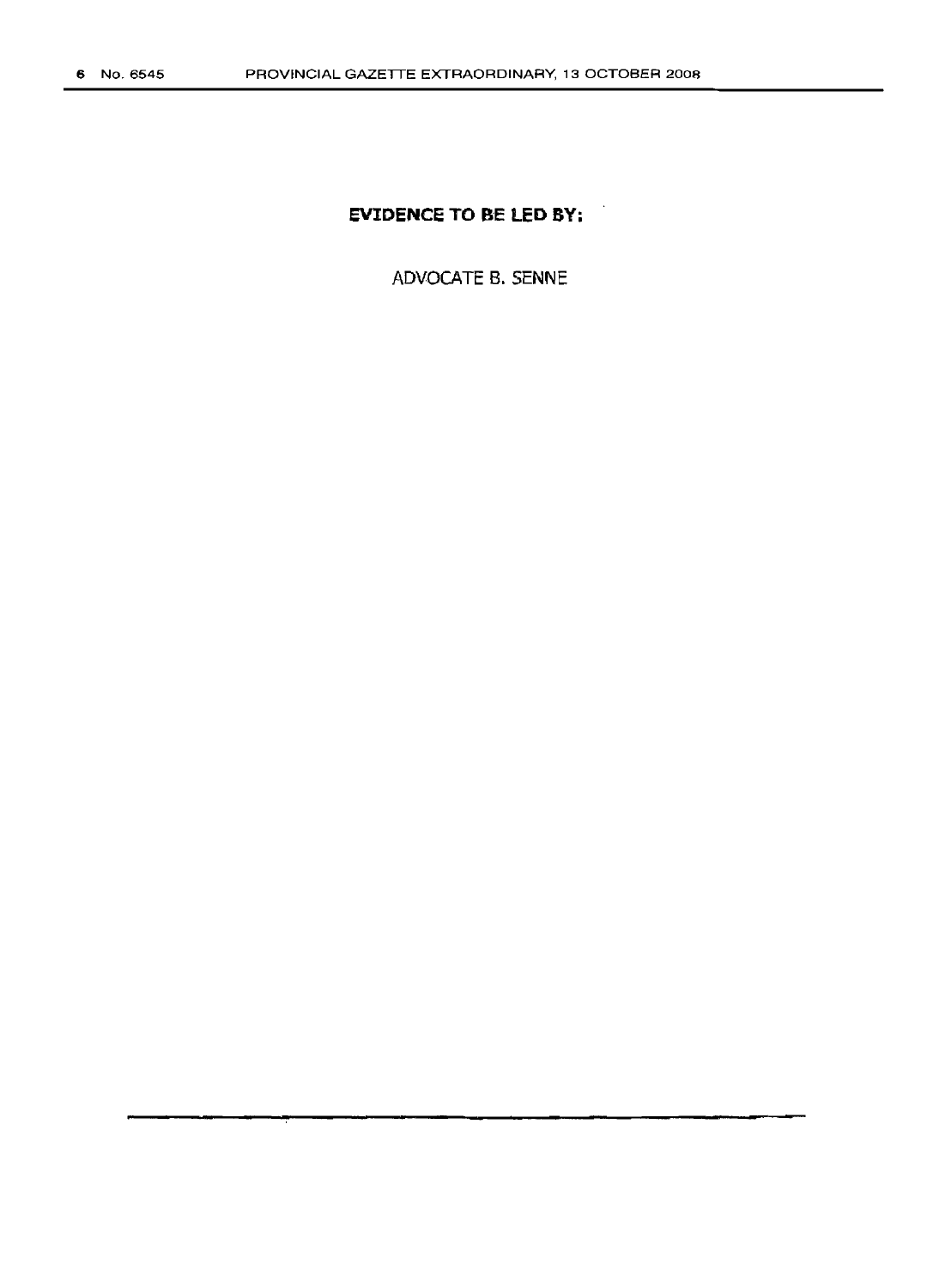#### SCHEDULE II

# **COMMISSION OF INQUIRY TO INVESTIGATE THE MANAGEMENT OF COMMUNITY AFFAIRS, ROYALTIES AND/OR INCOME DERIVED BY THE GA-RANKOTEA COMMUNITY FROM THE MINING COMPANIES IN THE AREA AND THE CONSTITUTION GOVERNING THE COMMUNITY**

1. The Commission of Inquiry (hereinafter referred to as the Commission) shall conduct an investigation under the following terms of references:-

To investigate the management of the royalties and/ or income derived by the community from the mining companies in the area.

To investigate the functionality of the Executive Committee if any and other committees or subcommittees entrusted with the general management of the affairs of the community.

To collect and examine information relating to the administration and management of the financial affairs of the community.

The Commission shall investigate the alleged activities of corruption and maladministration of the funds of the community.

To investigate the cause of continuous battles between all committees that were ever elected or appointed and recommend scenarios we can consider in reensuring non-recurrence of such problems.

To make recommendations on any proposed actions and/ or steps to be taken to prevent the mismanagement of the funds of the community including the appropriate financial and management structures that must be put in place for future management of the funds and general administration thereof.

The Commission shall have the power to provide the Premier With interim reports.